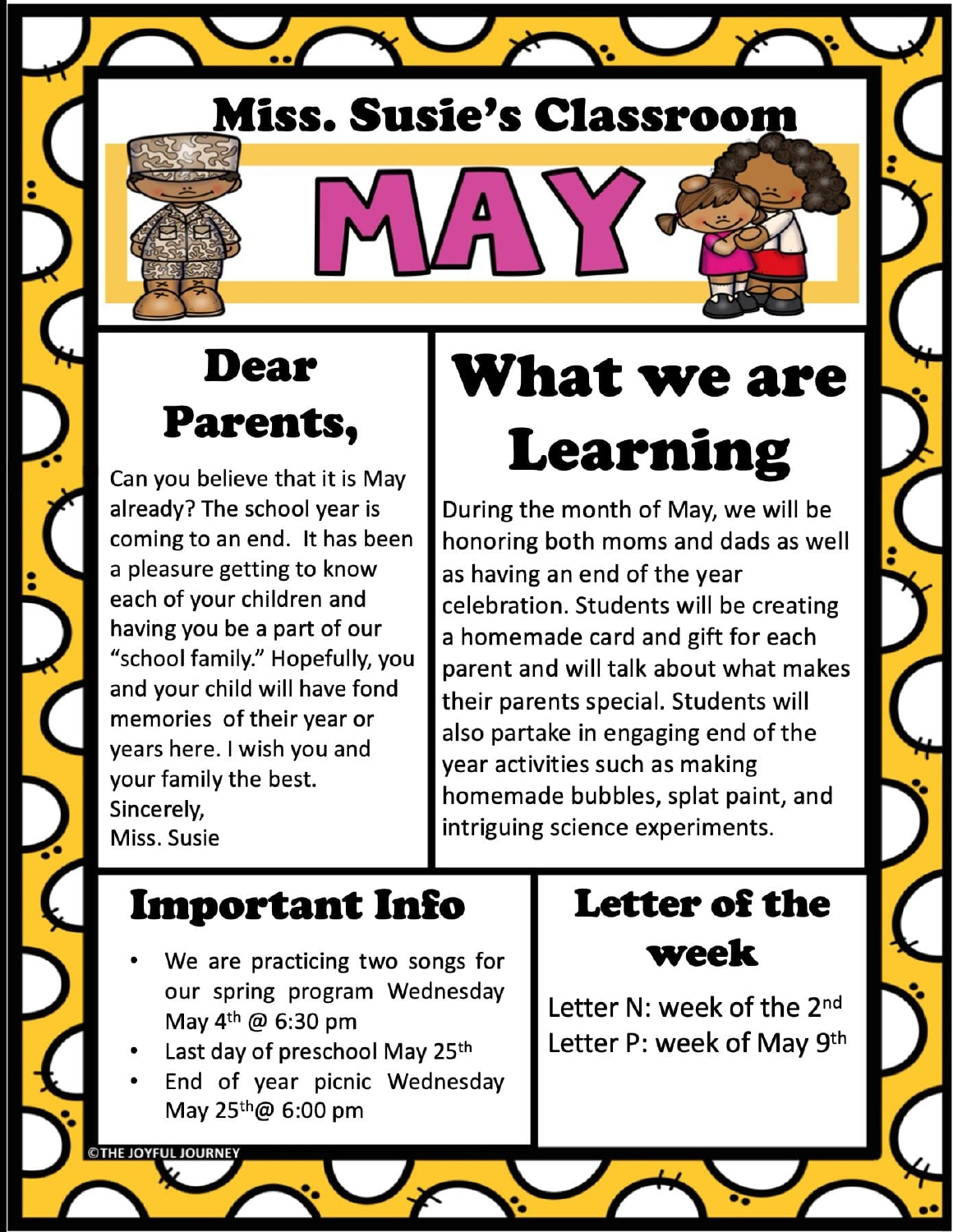Week of: May 2<sup>nd</sup>-May 6<sup>th</sup>

**Teacher:** Miss.Susie

## **Study:** Moms and Dads

#### **Letter**: N

|                          | <b>Monday</b>                                                                                                                      | Tuesday                                                                                                                              | Wednesday                                                                                                  | Thursday                                                                                                             | Friday                                                                                     |
|--------------------------|------------------------------------------------------------------------------------------------------------------------------------|--------------------------------------------------------------------------------------------------------------------------------------|------------------------------------------------------------------------------------------------------------|----------------------------------------------------------------------------------------------------------------------|--------------------------------------------------------------------------------------------|
| Interest<br><b>Areas</b> | <b>Number</b><br>matching game                                                                                                     | <b>Nuts and Bolts</b>                                                                                                                | Noodles sensory<br>play                                                                                    | Make cards                                                                                                           | Newspaper painting                                                                         |
| Large<br>Group           | Poem:<br>I Know You Little,<br>I Love You Lots<br><b>Discussion and</b><br><b>Shared Writing:</b><br>What makes your<br>mom happy? | Song: Boom Chika<br><b>Boom Mother's Day</b><br><b>Discussion and</b><br><b>Shared Writing:</b><br>I know my mom loves<br>me because | Rhyme: N is for<br><b>Nose</b><br><b>Discussion and</b><br><b>Shared Writing:</b><br>My mom always<br>says | Song: I Love You<br><b>Mommy</b><br>Discussion and<br><b>Shared Writing:</b><br>When I am with my<br>mom, we like to | Poem: Mommy<br><b>Discussion and Shared</b><br>Writing: My mom is special<br>to me because |
| <b>Read-Alo</b><br>ud    | Llama Llama<br>Mother's Day<br>Present                                                                                             | <b>Fancy Nancy's</b><br><b>Marvelous Mother's</b><br>Day Brunch                                                                      | Are You My<br>Mother?                                                                                      | <b>What Not To Give</b><br>Your Mom on<br>Mother's Day                                                               | The Night Before Mother's<br>Day                                                           |
| Small<br><b>Group</b>    | Mother's Day<br>gift                                                                                                               | Mother's Day gift                                                                                                                    | <b>All About Mom</b>                                                                                       | <b>All about Mom</b><br>Newspaper names                                                                              | N is for Numbers craft                                                                     |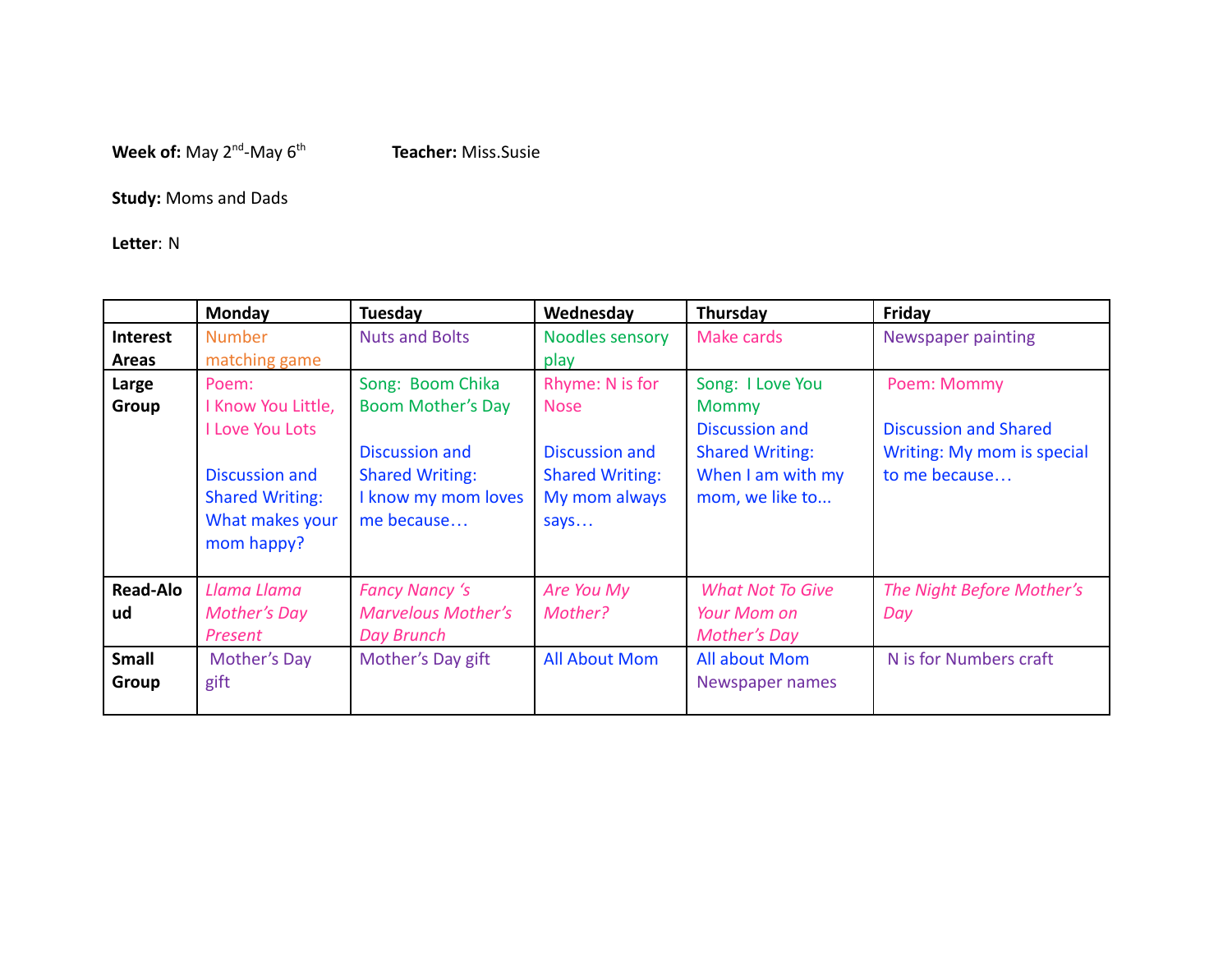Week of: May 9<sup>th</sup>- May 13<sup>th</sup>

Teacher: Miss. Susie

## **Study:** Moms and Dads

#### **Letter:** P

|                                            | <b>Monday</b>          | Tuesday                | Wednesday                      | Thursday               | Friday                                |  |
|--------------------------------------------|------------------------|------------------------|--------------------------------|------------------------|---------------------------------------|--|
| Interest                                   | <b>Puzzles</b>         | <b>Popsicle Stick</b>  | <b>Playful Pattern foam</b>    | <b>Puppets</b>         | <b>Number Popsicles</b>               |  |
| <b>Areas</b>                               |                        | <b>Shapes</b>          | shapes                         |                        |                                       |  |
| Large                                      | Song: Silly            | Song: I Love My        | Song: Purple Stew              | Song: Pizza            | Song: Peanut Butter and Jelly         |  |
| Group                                      | <b>Pirate Song</b>     | <b>Daddy</b>           |                                | Man                    | Poem: Daddy Daddy                     |  |
|                                            |                        | Poem: My Daddy is      | <b>Discussion and Shared</b>   | <b>Discussion and</b>  | <b>Discussion and Shared Writing:</b> |  |
|                                            | Discussion and         | <b>Special</b>         | Writing:                       | <b>Shared Writing:</b> | The funniest thing that my dad        |  |
|                                            | <b>Shared Writing:</b> | <b>Discussion and</b>  | My dad always says             | My favorite            | does is                               |  |
|                                            | My dad taught          | <b>Shared Writing:</b> |                                | thing to do            |                                       |  |
|                                            | me how to              | I know my dad          |                                | with my dad            |                                       |  |
|                                            |                        | loves me               |                                | is                     |                                       |  |
|                                            |                        | because                |                                |                        |                                       |  |
| <b>Read-Alo</b>                            | <b>When Dads</b>       | <b>Mighty Dads</b>     | <b>Daddies Do It Different</b> | <b>My Dad Thinks</b>   | The Night Before Father's Day         |  |
| ud                                         | Don't Grow Up          |                        |                                | He's Funny             |                                       |  |
| Small                                      | Father's Day           | All about Dad          | Father's Day gift              | P is for Piano         | <b>Painting with Pompoms</b>          |  |
| Group                                      | <b>Neckties</b>        |                        |                                |                        |                                       |  |
|                                            | Popcorn for            | Father's Day gift      |                                |                        |                                       |  |
|                                            | <b>Snack</b>           |                        |                                |                        |                                       |  |
| <b>Outdoor Experience: Parachute games</b> |                        |                        |                                |                        |                                       |  |
|                                            |                        |                        |                                |                        |                                       |  |
|                                            |                        |                        |                                |                        |                                       |  |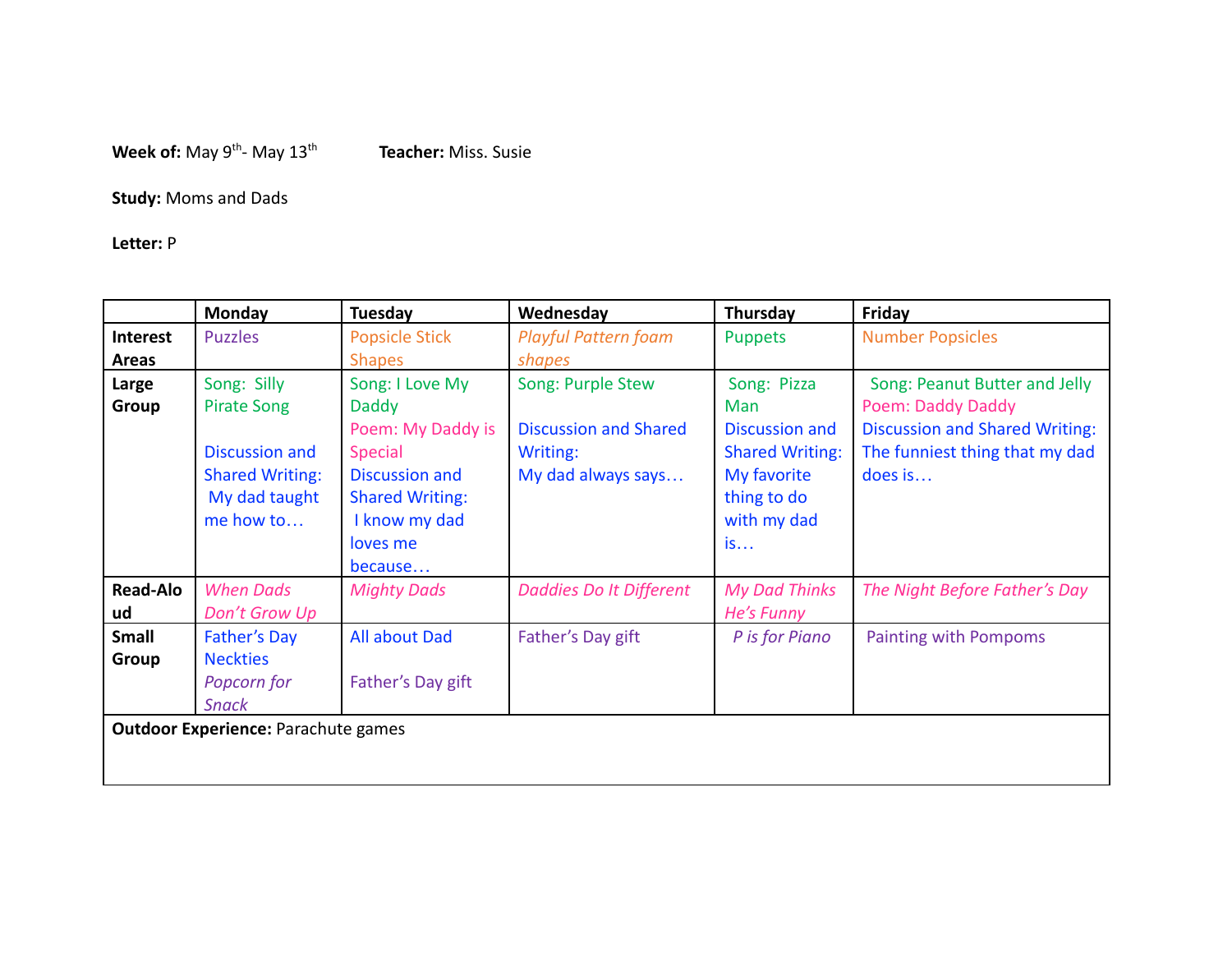**Week of:** May  $16^{th}$  May  $20^{th}$  **Teacher:** Miss. Susie

**Study:** Fun Week

|                                     | Monday                                                            | Tuesday                                                            | Wednesday                                          | Thursday                                                   | Friday                                                              |
|-------------------------------------|-------------------------------------------------------------------|--------------------------------------------------------------------|----------------------------------------------------|------------------------------------------------------------|---------------------------------------------------------------------|
| <b>Interest</b><br><b>Areas</b>     | <b>Board games</b>                                                | Playstix                                                           | Play Doh                                           | Play number<br>review games                                | Do A Dot Art                                                        |
| Large<br>Group                      | Brain Break: Can you<br>keep your balance?<br>Calendar and prayer | <b>Brain Break: Activity</b><br>Dice<br><b>Calendar and Prayer</b> | Song: One Small<br>Voice<br>Calendar and<br>prayer | Song: Make New<br><b>Friends</b><br>Calendar and<br>prayer | Song: Celebrate a<br><b>Great School Year</b><br>Calendar and payer |
| <b>Read-Alou</b><br>d               | The Book with No<br><b>Pictures</b>                               | <b>Giraffes Can't Dance</b>                                        | <b>Curious You: On</b><br>Your Way!                | <b>Wherever You Go</b>                                     | I Wish You More                                                     |
| <b>Small</b><br><b>Group</b>        | <b>Splat Paint</b>                                                | <b>Mystery Color Science</b><br>Experiment                         | <b>Play Letter Bingo</b>                           | <b>Bowling</b>                                             | <b>Make bubbles</b>                                                 |
| <b>Wow Experience: Make bubbles</b> |                                                                   |                                                                    |                                                    |                                                            |                                                                     |